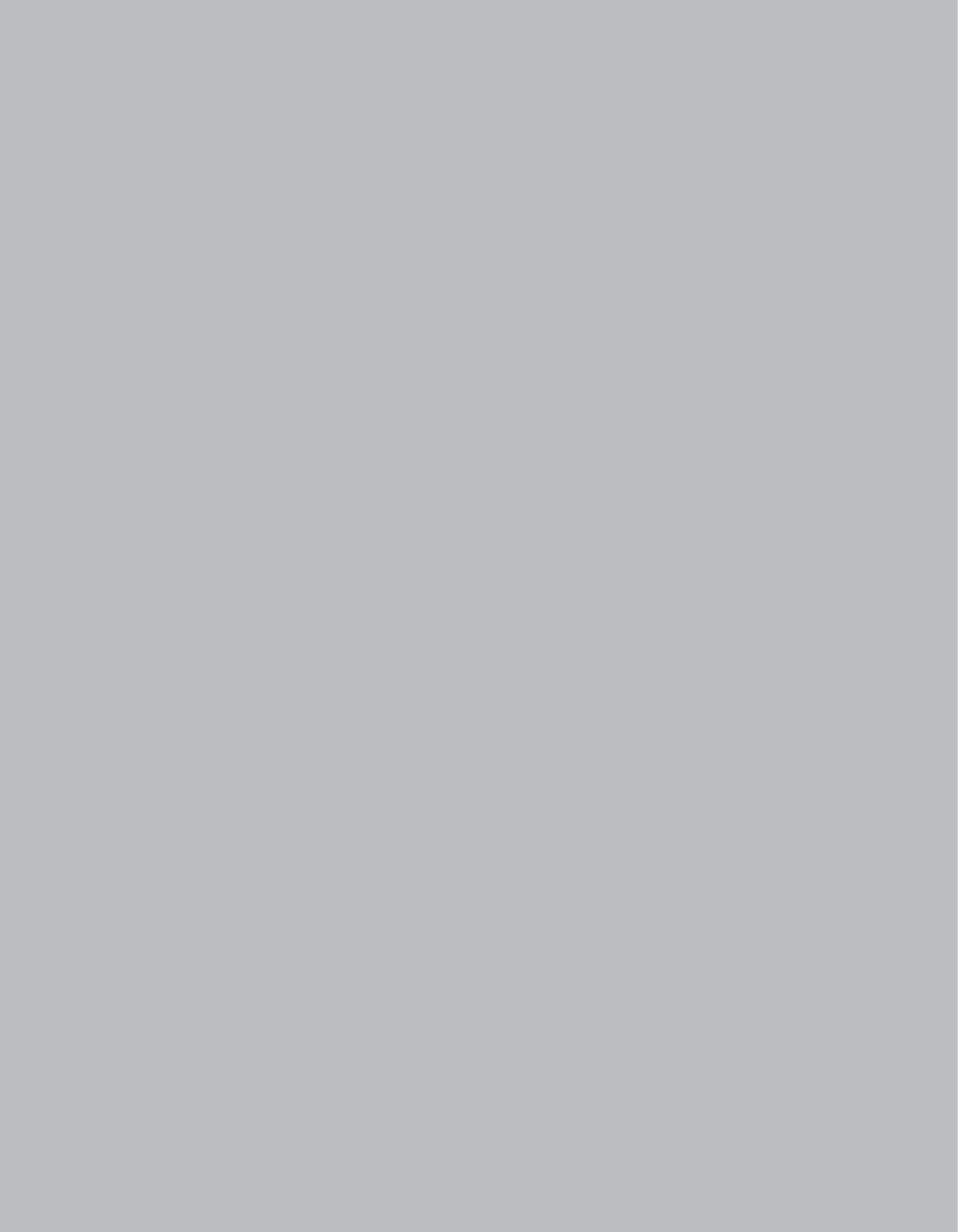CHAPTER<br> **APTER** 

# **Growth and variation in use of physician services**

istorically, Medicare has experienced periods of high growth in use of physician services with implications for program spending, beneficiary cost sharing, and quality of care. In response, the program has pursued a number of broad strategies, such as an expenditure target. At issue is whether other policy options should be considered. The most recent data on Medicare beneficiaries' use of physician services show relatively high growth and wide geographic variation in use of some services, particularly imaging services. A host of factors could explain these patterns, making interpretation difficult. Further work is needed to understand the growth and variation in service use and, if necessary, to develop options for changing current policy. Strategies, such as

#### **In this chapter**

- Trends in use of physician services
- Geographic variation in use of physician services
- Interpreting the data
- Next steps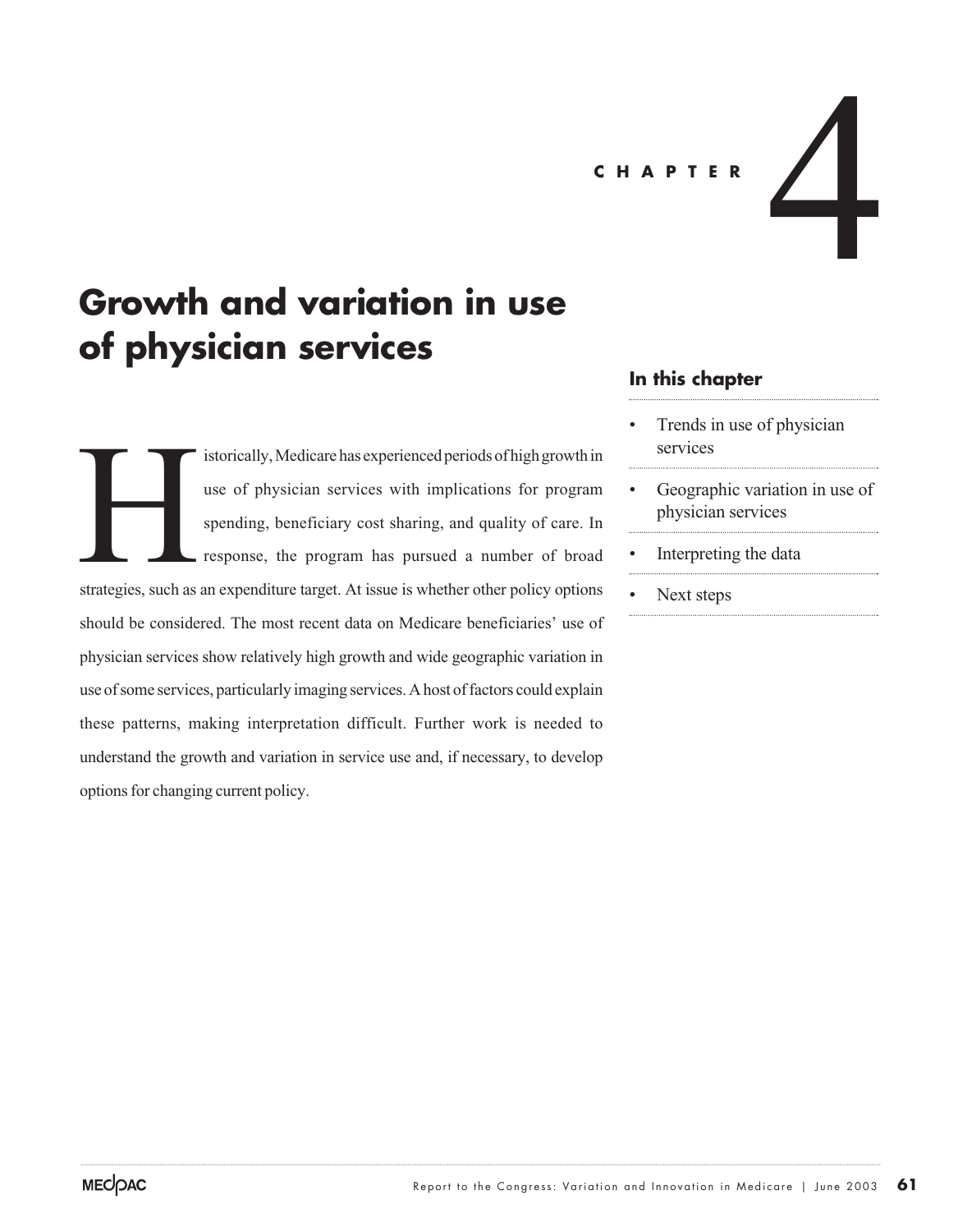Over the years, the Congress has instituted a number of policies, such as an expenditure target, to control Medicare spending for physician services. The program had experienced rapid growth in spending during the 1980s, largely due to increases in use of services (Board of Trustees 1995). In addition, research has shown wide variation, geographically, in beneficiary use of physician services (Fisher et al. 2003a, 2003b; Miller et al. 1995; Welch et al. 1993; Wennberg and Cooper 1999).

Despite the significance of these issues for the Medicare program, surprisingly little current information is available on use of physician services by Medicare beneficiaries, and it tends to focus on use of services as an indicator of access to care.

This chapter addresses use of physician services from a different perspective: the role of service use in determining expenditures. From the perspective of Medicare as a prudent purchaser, this is important for both beneficiaries and taxpayers. For beneficiaries, increases in service use lead to higher Medicare Part B and supplemental coverage premiums and higher out-of-pocket costs of care. For taxpayers, increases in service use lead to higher Part B expenditures supported with the general revenues of the Treasury.

Total Medicare payments for physician services (program spending and cost sharing) equaled \$55.9 billion in 2001 and increased at an average annual rate of about 5 percent during the previous 10 years. This spending has been volatile at times, partly because of increases in service use. In the 1980s, for example, annual rates of growth in spending per beneficiary ranged from 4 to almost 20 percent, and growth in service use ranged from 4 to 10 percent (Board of Trustees 1995). Growth then slowed during the 1990s, but recently it has accelerated  $a$ gain.<sup>1</sup>

This chapter summarizes the recent data on use of physician services by Medicare beneficiaries from two perspectives:

growth over time and cross-sectional variation among geographic areas. The data on growth show some distinctive patterns. Growth in service use is highest for imaging services, such as magnetic resonance imaging (MRI) and computerized automated tomography (CAT). Use of laboratory tests has also grown rapidly. The cross-sectional data show wide variation in use of services among geographic areas. Here again, imaging services and tests stand out with some of the widest variation in service use.

What do these patterns suggest? In the case of growth in service use, a likely major component is technological change that could lead to better outcomes for patients (Cutler and McClellan 2001; Newhouse 1993, 1992). Technological change includes treatment substitution substituting newer technologies for older ones—and treatment expansion—treating more people for disease.

The cross-sectional variation in service use among geographic areas must be explained by factors other than technological change. Research has shown that, after controlling for input prices and health status, use of physician services is driven partly by practice patterns, and physician supply and specialization, and that greater use of services is often not associated with demonstrable improvement in outcomes, an issue also discussed in Chapter 1 of this report (Fisher et al. 2003a, 2003b). From this perspective, some service use that we observe could represent overuse. Some of the difference, however, could also come from underuse.

Given the importance of service use in determining expenditures, further work on this topic is critical. In response to the growth in use of physician services and its volatility, the Congress has established an expenditure target for physician services. MedPAC has concerns about that mechanism as a tool for controlling spending, however (MedPAC 2001b). The question then becomes, what is the

alternative? Slowing the development and diffusion of technology would affect growth in service use, but advances in medical technology are viewed as desirable (Fuchs 1999). Nonetheless, the ability of Medicare and the program's beneficiaries to sustain large increases in use of services is an issue. In that case, further work on understanding the crosssectional variation in service use may be a fruitful path to follow. A better understanding of any unnecessary use of services can lead to policies that affect cross-sectional variation and growth, although growth in service use due to technological change will continue to be a factor. MedPAC plans to do further work on these issues and, depending on the findings, to develop policy options for the Congress and CMS.

## **Trends in use of physician services**

Despite the importance of the topic, little recent information is available about growth in use of physician services. One source is the annual reports of the Boards of Trustees of the Medicare trust funds. The reports include a table that decomposes spending per beneficiary into changes in payment rates and other or residual factors. Most of the residual is growth in the use of services per beneficiary.

- Following the rapid growth in the 1980s, growth in use of physician services slowed. The average annual rate of growth per beneficiary averaged 2.1 percent from 1992 through 2002. The comparable number for the 1980s was 6.6 percent (Board of Trustees 1998, 1995; Boards of Trustees 2003).
- The projected average annual growth in use of physician services, from 2003 to 2012, is 3.3 percent. The reasons offered for continued growth in service use include more physician visits per beneficiary, the aging of the



<sup>1</sup> For further discussion of the recent increase in service use, see Appendix A of this report on reviewing CMS's estimate of the payment update for physician services.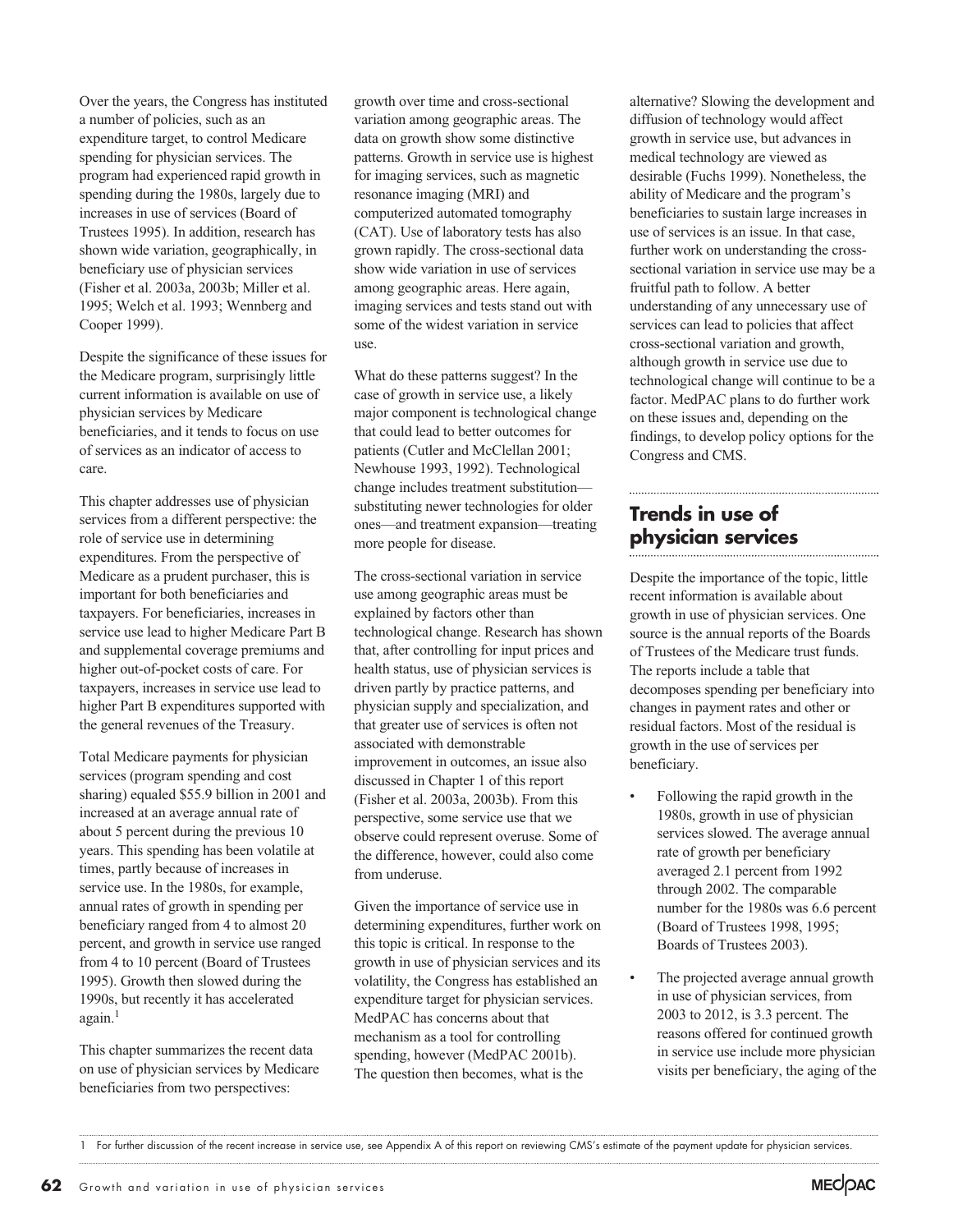beneficiary population, and a greater use of specialists and expensive techniques (Boards of Trustees 2003).

A closer look at the data helps us further understand these general trends. We did this with a measure of service use that captures both the number of services provided and their level of intensity. The measure is the relative value units for each service, from the physician fee schedule, multiplied by the fee schedule's conversion factor. We calculated this measure with data on the number of services provided from 1999 through 2002. To put service use in each year on a common scale, we used the relative weights and conversion factor for 2002.<sup>2</sup>

The analysis shows that, from 1999 to 2002, the average annual growth rate for use of all physician services was 3.3 percent (Table 4-1). When we group services into five major categories evaluation and management, imaging, major procedures, other procedures, and tests—and look at 1999 to 2002 average annual growth rates for each, we see that major procedures had the lowest rate, 1.1 percent. Among the other services, the growth rates for evaluation and management and for other procedures were also relatively low at 1.7 and 3.9 percent, respectively. The growth rates for imaging and tests were higher at 9.0 and 6.1 percent, respectively.

Relatively high growth rates for imaging services are concentrated in several specific categories: nuclear medicine, CAT scans of parts of the body other than the head, MRI of parts of the body other than the brain, and MRI of the brain. Use of these services grew by 15 to 20 percent per year.

One of the highest growth rates we find is for a minor-procedures category that primarily includes outpatient rehabilitation. This rapid growth, 16.7 percent, occurred when spending caps for outpatient rehabilitation, enacted under



#### **Change in use of physician services per beneficiary in traditional Medicare, for selected services, 1999–2002**

| Service use per beneficiary |  |  |  |  |
|-----------------------------|--|--|--|--|
|-----------------------------|--|--|--|--|

|                                                                                                                                                                                                                                                                       |                                                                      |                                                                          | <b>Average</b><br>annual<br>change                                        | Percent<br>of total<br>service<br><b>use</b>                        |
|-----------------------------------------------------------------------------------------------------------------------------------------------------------------------------------------------------------------------------------------------------------------------|----------------------------------------------------------------------|--------------------------------------------------------------------------|---------------------------------------------------------------------------|---------------------------------------------------------------------|
| <b>Type of service</b>                                                                                                                                                                                                                                                | 1999                                                                 | 2002                                                                     | 1999-2002                                                                 |                                                                     |
| All services                                                                                                                                                                                                                                                          | 691.5                                                                | 762.4                                                                    | 3.3%                                                                      | 100.0%                                                              |
| Evaluation and management<br>Office visit-established patient<br>Hospital visit-subsequent<br>Consultations<br>Emergency room visit<br>Hospital visit-initial<br>Office visit-new patient<br>Nursing home visit                                                       | 317.5<br>137.7<br>65.7<br>40.7<br>18.0<br>17.7<br>16.5<br>13.8       | 333.9<br>144.1<br>67.6<br>45.6<br>21.3<br>17.4<br>16.0<br>13.7           | 1.7<br>1.5<br>0.9<br>3.9<br>5.7<br>$-0.7$<br>$-1.0$<br>$-0.4$             | 43.8<br>18.9<br>8.9<br>6.0<br>2.8<br>2.3<br>2.1<br>1.8              |
| Imaging<br>Echography-heart<br>Standard-nuclear medicine<br>Advanced-CAT: other<br>Advanced—MRI: other<br>Standard-musculoskeletal<br>Advanced—MRI: brain<br>Standard-chest<br>Advanced-CAT: head<br>Imaging/procedure-heart, including<br>cardiac catheterization    | 82.8<br>11.9<br>9.9<br>9.1<br>6.4<br>8.3<br>4.8<br>6.6<br>2.7<br>1.9 | 107.3<br>15.6<br>15.1<br>13.8<br>11.1<br>9.3<br>7.3<br>6.2<br>3.0<br>2.3 | 9.0<br>9.6<br>15.3<br>14.8<br>20.1<br>3.7<br>15.3<br>$-2.1$<br>3.6<br>6.8 | 14.1<br>2.0<br>2.0<br>1.8<br>1.4<br>1.2<br>1.0<br>0.8<br>0.4<br>0.3 |
| Major procedures<br>Coronary artery bypass graft<br>Knee replacement<br>Coronary angioplasty<br>Hip fracture repair<br>Hip replacement<br>Explore, decompress, or excise disc<br>Colectomy                                                                            | 68.9<br>6.4<br>3.8<br>3.4<br>3.6<br>2.7<br>2.1<br>2.5                | 71.2<br>5.4<br>4.5<br>4.0<br>3.2<br>2.8<br>2.5<br>2.3                    | 1.1<br>$-5.4$<br>5.9<br>5.4<br>$-4.5$<br>2.0<br>5.0<br>$-2.4$             | 9.3<br>0.7<br>0.6<br>0.5<br>0.4<br>0.4<br>0.3<br>0.3                |
| Other procedures<br>Minor-other, including outpatient rehabilitation<br>Cataract removal/lens insertion<br>Endoscopy-colonoscopy<br>Endoscopy-upper gastrointestinal<br>Endoscopy-cystoscopy<br>Eye procedure - treatment of retinal lesions<br>Endoscopy-arthroscopy | 141.2<br>15.8<br>15.6<br>7.0<br>4.2<br>4.4<br>3.6<br>1.5             | 158.2<br>25.1<br>15.4<br>9.1<br>4.4<br>4.3<br>3.7<br>1.9                 | 3.9<br>16.7<br>$-0.4$<br>9.0<br>1.6<br>$-1.1$<br>1.5<br>7.1               | 20.8<br>3.3<br>2.0<br>1.2<br>0.6<br>0.6<br>0.5<br>0.2               |
| Tests<br>Electrocardiograms<br>Cardiovascular stress tests<br>Lab tests-other (physician fee schedule)<br>Electrocardiogram monitoring                                                                                                                                | 21.8<br>6.1<br>3.3<br>2.2<br>1.8                                     | 26.0<br>6.1<br>4.2<br>3.3<br>1.9                                         | 6.1<br>0.2<br>8.6<br>15.5<br>2.2                                          | 3.4<br>0.8<br>0.6<br>0.4<br>0.2                                     |

Note: Service use is measured as the relative weights (relative value units) for services received multiplied by the physician fee schedule conversion factor. To put service use in each year on a common scale, we used the relative weights and conversion factor for 2002. For billing codes not used in 2002, we imputed relative weights based on the average change in weights for each type of service.

Source: MedPAC analysis of 5% random sample of Medicare beneficiary claims from first 6 months of each year.

2 This measure of service use is similar to the one used in Chapter 1 in that it does not include the effects of geographic variation in input prices for physician services.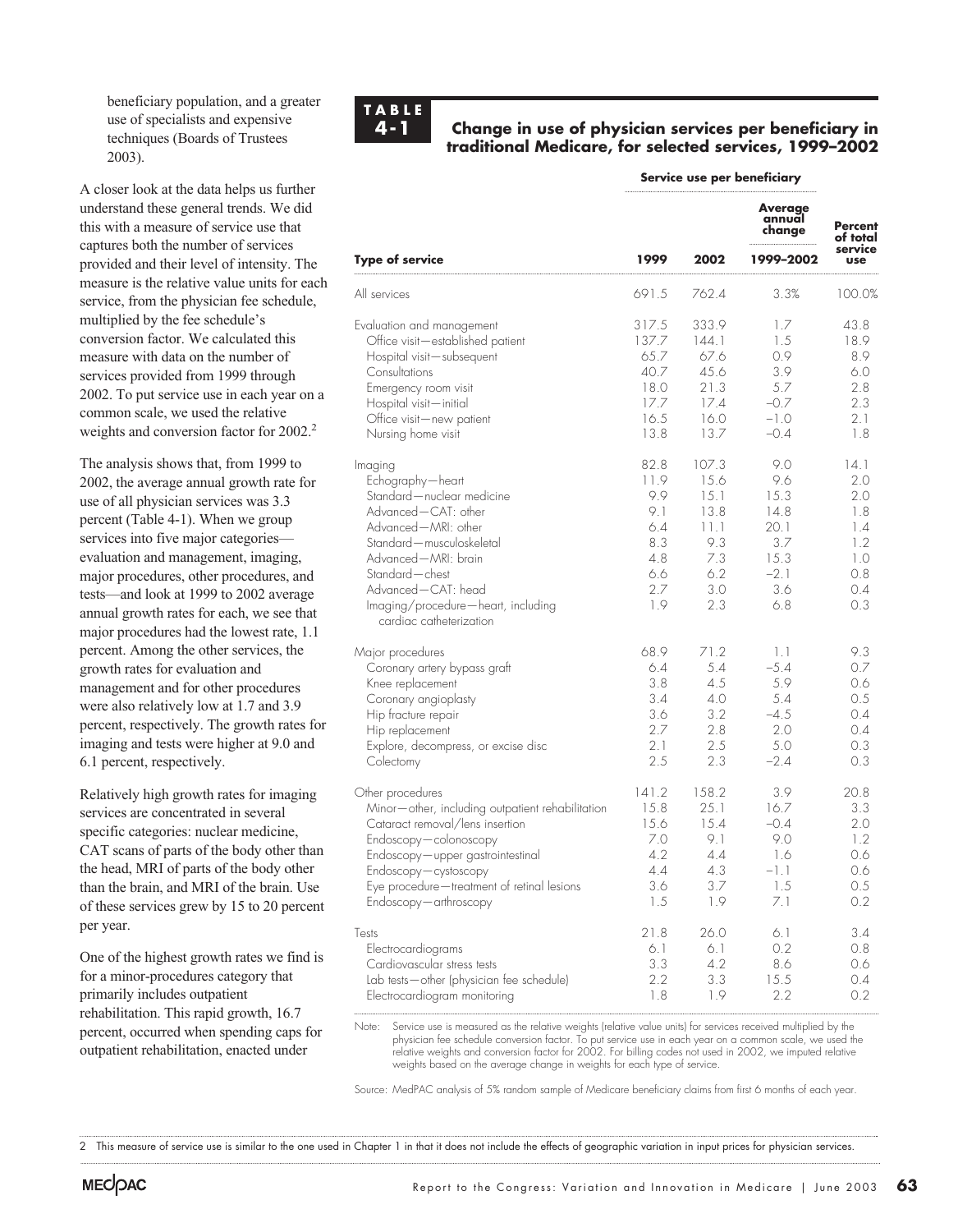the Balanced Budget Act of 1997, were temporarily lifted. As part of the Balanced Budget Refinement Act of 1999, the Congress passed a moratorium on the spending caps, which CMS implemented in 2000. The Congress later extended the moratorium through 2002.<sup>3</sup>

Service use decreased for some services. Overall, the reasons for this are not clear. In some cases, they may result from substituting one service for another. The decrease in the volume of coronary artery bypass grafts, for example, may be due to a greater use of coronary angioplasty, which is a newer procedure for treatment of coronary artery disease.

### **Geographic variation in use of physician services**

Geographic variation in Medicare spending per beneficiary has two sources: differences in the cost of providing care and differences in quantity of care provided.4 To further understand the differences in the quantity of care, we have analyzed variation in use of physician services among geographic areas. For this analysis, we used either metropolitan statistical areas (MSAs) or the rural areas in different states. The measure of service use is the same as that discussed earlier and shown in Table 4-1 (p. 63). To calculate service use per beneficiary for each area, we assigned beneficiaries to an area based on their county of residence. We then totaled beneficiary use of services for each area and divided by the number of beneficiaries living there. Because service use varies among all beneficiaries depending on their age and sex, we then age- and sex-adjusted our measure. Ageand sex-adjustment partially accounts for differences in the burden of disease among geographic areas. We did not adjust our measure of use of physician

services for differences in beneficiary health status as in Chapter 1 of this report, however. Finally, we calculated the measure for four years—1999 through 2002—and averaged the results for each area to reduce its random component.

For total service use (all services), the results show considerable variation among geographic areas (Figure 4-1). The areas with the highest service use tend to be in the East, the South, and parts of a few states in the West.

Similar patterns appear when we look at variation in use of imaging services. As in the case of use of all physician services, the areas with the highest use of imaging services are usually in the East and the South, but not so much in the West (Figure 4-2).

To further examine variation in use of physician services, we compared the 50 largest MSAs in terms of adjusted service use per beneficiary, by type of service (Table 4-2). Focusing on these MSAs further reduced the random component of variation in service use.

Comparing the MSAs with the maximum and minimum service use, variation in service use was highest for tests and imaging. For both of these, the ratio of maximum to minimum service use was 3.2. Variation was lowest for major procedures, a type of service category that includes coronary artery bypass grafts, knee replacements, and coronary angioplasties.5 The ratio of maximum to minimum service use for major procedures was 1.5.



Source: MedPAC analysis of 5% random sample of Medicare beneficiary claims from first 6 months of each year. Note: Areas within states are metropolitan statistical areas (MSAs) or rural areas outside of MSAs.

3 Some of the increase in use of outpatient rehabilitation since 2001 may be due to the January 2002 implementation of the prospective payment system for inpatient rehabilitation facilities.

- 4 See Chapter 1 of this report for further discussion of the sources of geographic variation in Medicare spending.
- 5 Other examples of major procedures are identified as such in Table 4-1 (p. 63).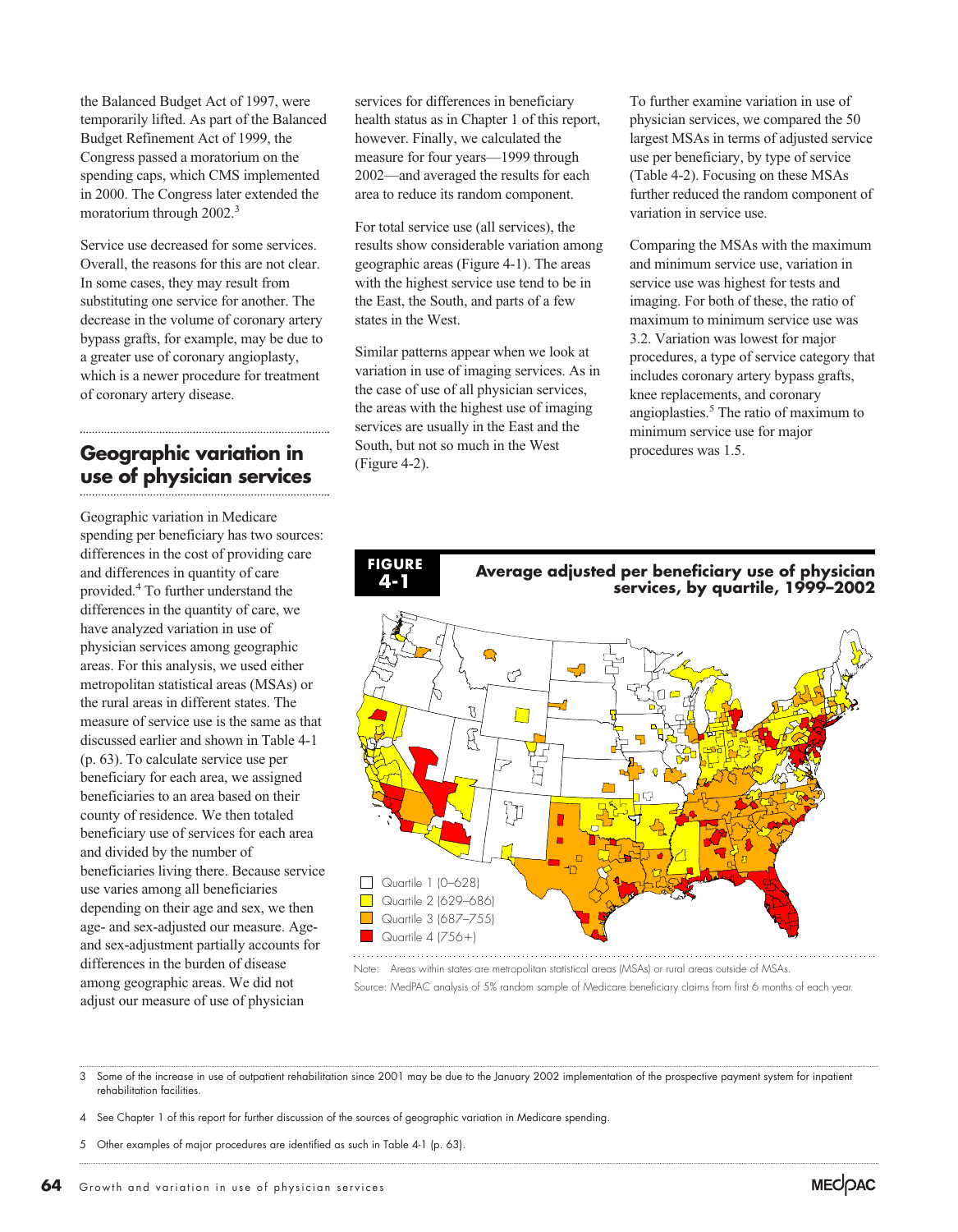**FIGURE 4-2**

**Average adjusted per beneficiary use of imaging services, by quartile, 1999–2002**



Source: MedPAC analysis of 5% random sample of Medicare beneficiary claims from first 6 months of each year.



#### **Geographic variation in use of physician services among the 50 largest metropolitan statistical areas, 1999–2002**

#### **Adjusted service use per beneficiary**

| <b>Type of service</b>    | Minimum | <b>Average</b> | <b>Maximum</b> | <b>Ratio of</b><br>maximum<br>to<br>minimum | <b>Coefficient</b><br>of variation |  |  |  |
|---------------------------|---------|----------------|----------------|---------------------------------------------|------------------------------------|--|--|--|
| Evaluation and management | 210     | 357            | 506            | 24                                          |                                    |  |  |  |
| Imaging                   |         |                | 178            | 32                                          | 28                                 |  |  |  |
| Major procedures          |         |                |                |                                             |                                    |  |  |  |
| Other procedures          |         | .5             | 281            | 2 8                                         | 24                                 |  |  |  |
| Tests                     |         |                |                | 39                                          |                                    |  |  |  |

Note: MSA (metropolitan statistical area). Service use is measured as the relative weights (relative value units) for services received multiplied by the physician fee schedule conversion factor. We averaged service use for four years (1999 through 2002) to minimize random variation. To put service use in each year on a common scale, we used the relative weights and conversion factor for 2002. For billing codes not used in 2002, we imputed relative weights based on the average change in weights for each type of service. We used ageand sex-adjusted service use with the U.S. beneficiary population as the standard.

Source: MedPAC analysis of 5% random sample of Medicare beneficiary claims from first 6 months of each year.

#### **Interpreting the data**

Two major findings emerge from our analysis of trends in use of physician services:

- Growth in use of physician services varies by type, with imaging services exhibiting relatively high rates of growth in use.
- Cross-sectional variation in use of physician services among geographic areas varies widely, both for use of all services and use of imaging services.

The cross-sectional findings on geographic variation in service use are consistent with the substantial body of existing research (Fisher et al. 2003a, 2003b; MedPAC 2001a; Miller et al. 1995; Welch et al. 1993; Wennberg and Cooper 1999). The most sophisticated study is the recent one by Fisher and colleagues that, based on data for Medicare beneficiaries, looked for a relationship between geographic variation in use of services and health outcomes. They measured service use for three cohorts with specific conditions—acute myocardial infarction (heart attack), colorectal cancer, and hip fracture—and a cohort representing the general beneficiary population.<sup>6</sup> Members of these cohorts were assigned to quintiles based on the level of Medicare spending per beneficiary in their place of residence. The study then compared costs, service use, quality of care, and access to care for each cohort.<sup>7</sup>

The findings of Fisher and colleagues were:

Differences in spending among geographic areas were primarily due to greater use of discretionary services sensitive to the supply of physicians and hospital resources in

6 The cohort representing the general beneficiary population consisted of respondents to the Medicare Current Beneficiary Survey.

7 Quality measures included receipt of angiotensin-converting enzyme (ACE) inhibitors at hospital discharge (for the acute myocardial infarction patients) and receipt of an influenza vaccine (for the general beneficiary population cohort). Access measures included receipt of a physician office visit within 30 days of discharge (for the acute myocardial infarction patients) and having a usual source of care (for the general beneficiary population cohort).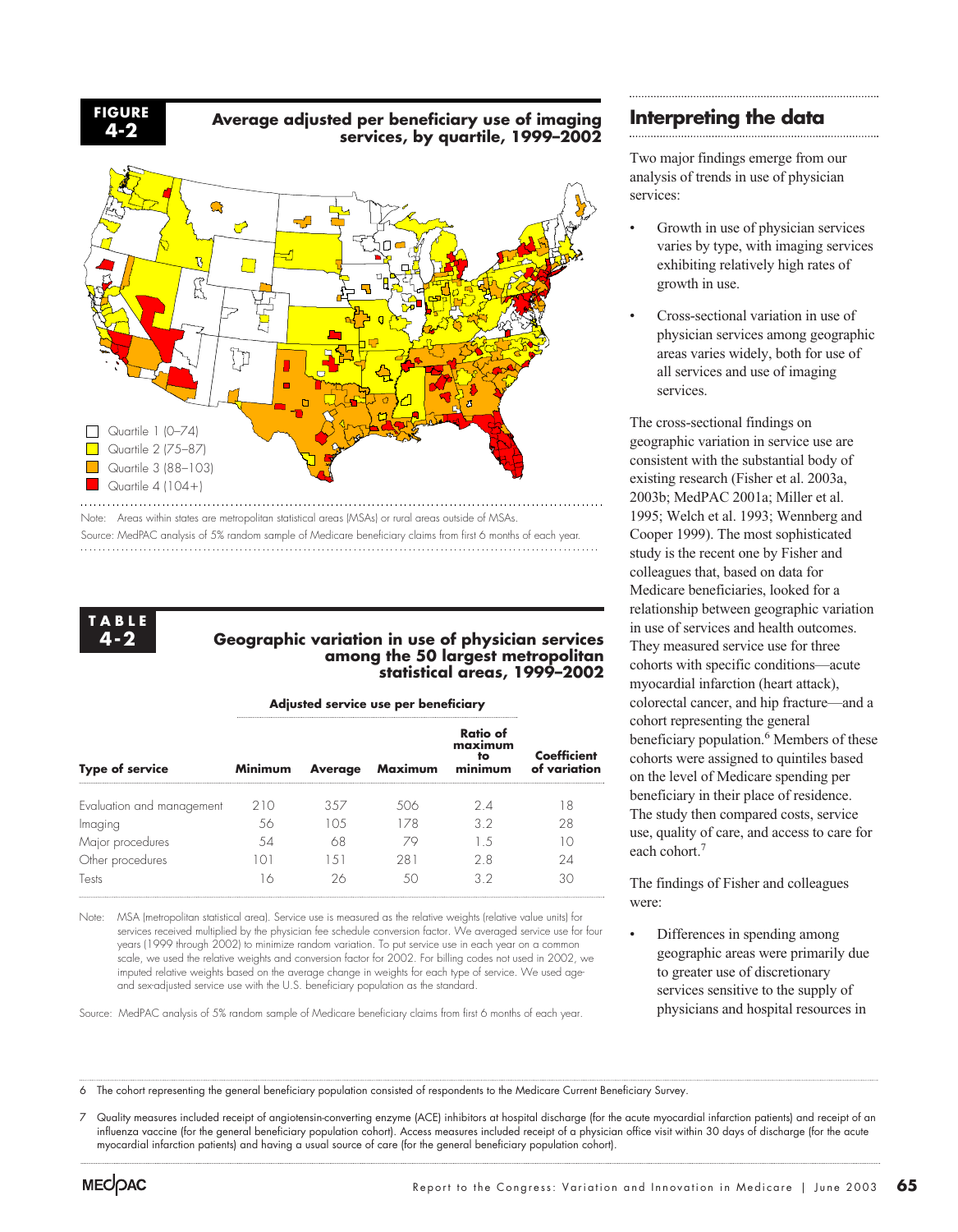an area. Examples include evaluation and management services, tests, imaging, minor procedures, and use of the hospital as the site of care.

- On most measures of quality, care was no better in areas with high levels of spending than it was in areas with lower levels of spending. On a few measures, quality was worse in the high-spending areas.
- Areas with high levels of spending had slightly worse access on some measures. For example, among acute myocardial infarction patients, those living in areas with higher spending were less likely to visit a physician within 30 days of hospital discharge than patients living in areas with lower spending.

These findings suggest that Medicare spending and use of physician services may be too high in some geographic areas. Moreover, use of services by Medicare beneficiaries could also affect the non-Medicare population. The Center for Studying Health System Change has documented some declines in access to physician services not only for Medicare beneficiaries, but also for the privately insured (Trude and Ginsburg 2002).

Many hold the view that the growth that we see in use of health care, including physician services, is due to technological change (Fuchs 1999). Support for this view comes from the changes that we see over time in the nature of treatments for certain conditions, including some that are prevalent in the Medicare population. In some cases, such as care for heart attack patients, physicians have substituted more intensive services for less intensive ones. Other examples of technological change involve treatment expansion. For example, evidence indicates that the use of cataract surgery has increased while the acuity of patients receiving it has gone down. For the conditions studied, the net effect is often higher spending but better outcomes, such as longer lives for heart attack patients and improved vision for cataract patients (Cutler and McClellan 2001; Cutler et al. 1999; McClellan et al. 1994; Shapiro et al. 2001).

#### **Next steps**

This chapter prompts further questions on growth and cross-sectional variation in use of physician services. For example,

how does growth in service use vary by beneficiary age? Fuchs (1999) has shown that use of selected procedures, such as angioplasty and hip replacement, has grown for all beneficiary age groups and that growth rates were often highest for older age groups, suggesting that indications for use of the procedures has changed. Updating this analysis and expanding it, to include additional procedures, will provide insights about the importance of technological change in determining growth in use of physician services.

MedPAC also plans to use Medicare claims data to analyze growth and variation in use of services during different types of episodes of care, such as treatment of pneumonia and management of diabetes and other chronic conditions. While Medicare has payment rates for over 7,000 discrete services, those services are provided in the context of care for beneficiaries with specific health problems. Analysis of service use in that context will help the Commission better understand growth in service use and its cross-sectional variation.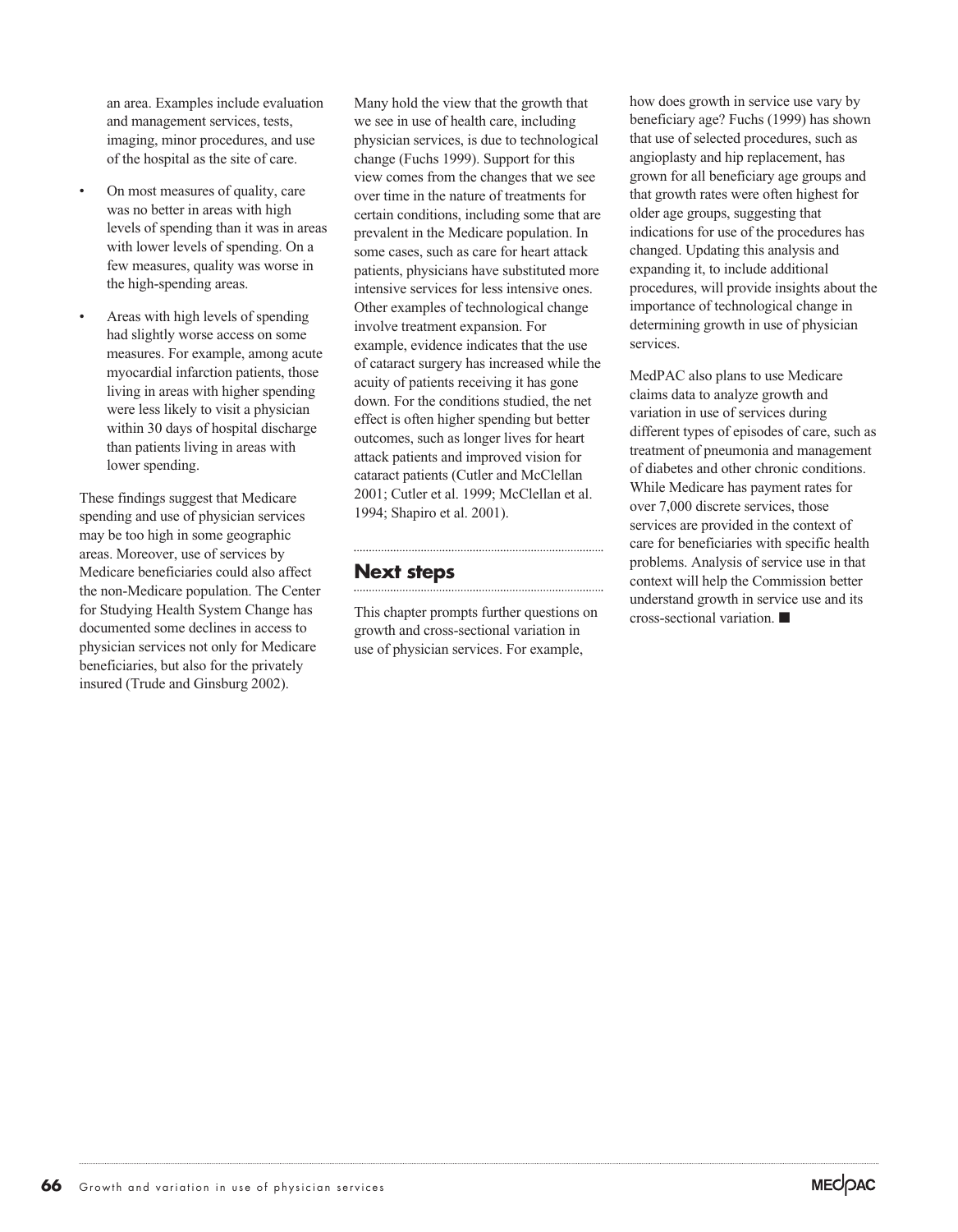## **References**

Board of Trustees, Federal Supplementary Medical Insurance Trust Fund. 1998 annual report. Washington (DC), Board of Trustees. April 28, 1998.

Board of Trustees, Federal Supplementary Medical Insurance Trust Fund. 1995 annual report. Washington (DC), Board of Trustees. April 3, 1995.

Boards of Trustees of the Medicare trust funds. 2003 annual report of the Boards of Trustees of the Medicare trust funds. Washington (DC), Boards of Trustees. March 17, 2003.

Cutler DM, McClellan M. Is technological change in medicine worth it?, Health Affairs. September/October 2001, Vol. 20, No. 5, p. 11–29.

Cutler DM, McClellan M, Newhouse JP. The costs and benefits of intensive treatment for cardiovascular disease. In: Triplett JE (ed.). Measuring the prices of medical treatments. Washington (DC), Brookings Institution Press. 1999.

Fisher ES, Wennberg DE, Stukel TA. The implications of regional variations in Medicare spending. Part 1: the content, quality, and accessibility of care, Annals of Internal Medicine. February 18, 2003a, Vol. 138, No. 4, p. 273–287.

Fisher ES, Wennberg DE, Stukel TA. The implications of regional variations in Medicare spending. Part 2: health outcomes and satisfaction with care, Annals of Internal Medicine. February 18, 2003b, Vol. 138, No. 4, p. 288–298.

Fuchs VR. Health care for the elderly: Who will pay for it?, Health Affairs. January/February 1999, Vol. 18, No. 1, p. 11–21.

McClellan M, McNeil BJ, Newhouse JP. Does more intensive treatment of acute myocardial infarction in the elderly reduce mortality?, Journal of the American Medical Association. September 21, 1994, Vol. 272, No. 11, p. 859–866.

Medicare Payment Advisory Commission. Report to the Congress: Medicare in rural America. Washington (DC), MedPAC. June 2001a.

Medicare Payment Advisory Commission. Report to the Congress: Medicare payment policy. Washington (DC), MedPAC. March 2001b.

Miller ME, Holahan J, Welch WP. Geographic variations in physician service utilization, Medical Care Research and Review. June 1995, Vol. 52, No. 2, p. 252–278.

Newhouse JP. An iconoclastic view of cost containment, Health Affairs. 1993, Vol. 12, Supplement, p. 152–171.

Newhouse JP. Medical care costs: How much welfare loss?, Journal of Economic Perspectives. Summer 1992, Vol. 6, No. 3, p. 3–21.

Shapiro I, Shapiro MD, Wilcox DW. Measuring the value of cataract surgery. In: Cutler DM, Berndt ER (eds.). Medical care output and productivity. Chicago (IL), The University of Chicago Press. 2001.